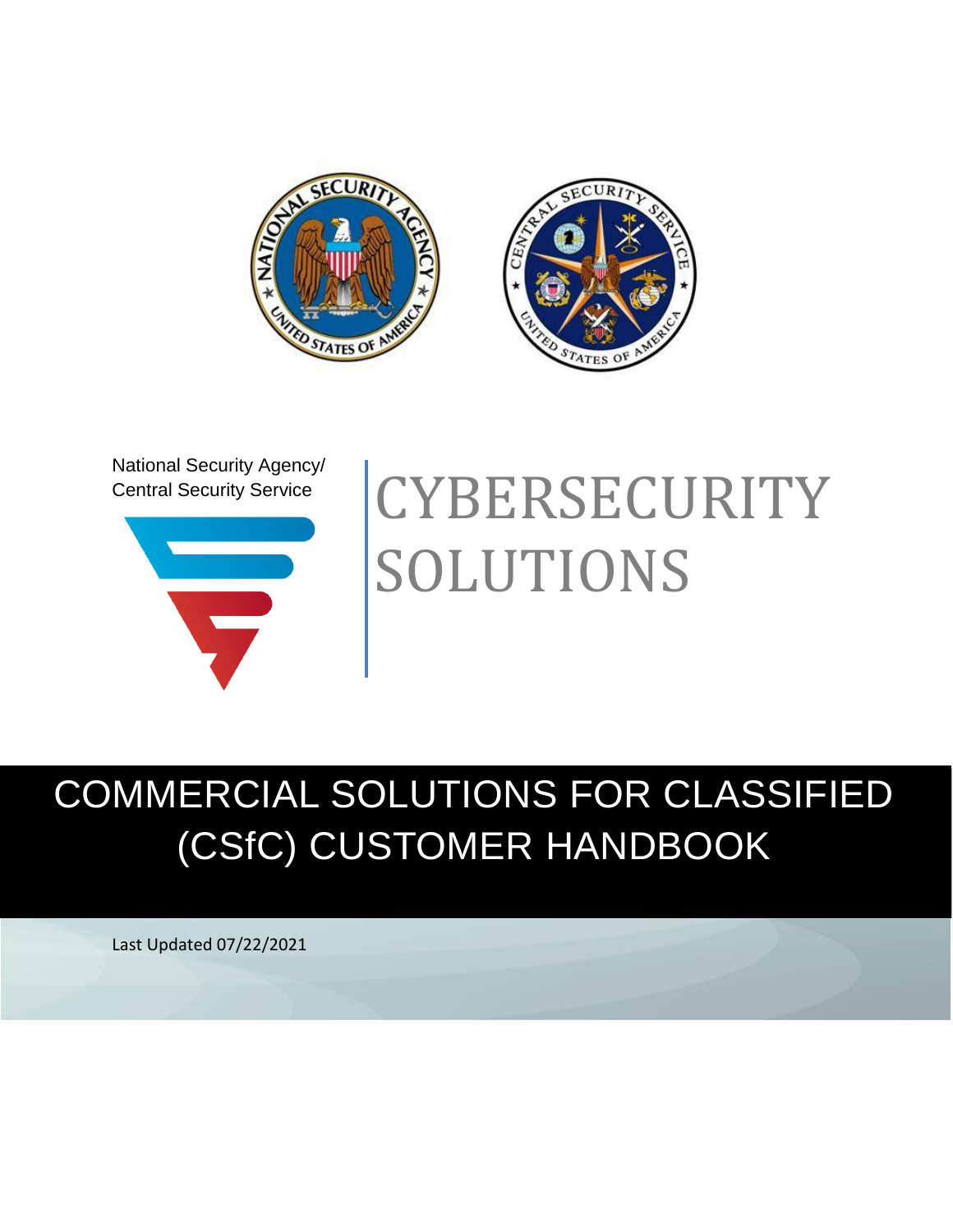



### **Table of Contents**

| $\mathbf{1}$ |     |  |  |  |
|--------------|-----|--|--|--|
| 2            |     |  |  |  |
| 3            |     |  |  |  |
| 4            |     |  |  |  |
|              | 4.1 |  |  |  |
|              | 4.2 |  |  |  |
|              | 4.3 |  |  |  |
|              | 4.4 |  |  |  |
| 5            |     |  |  |  |
|              | 5.1 |  |  |  |
|              | 5.2 |  |  |  |
|              | 5.3 |  |  |  |
|              | 5.4 |  |  |  |
|              | 5.5 |  |  |  |
|              | 5.6 |  |  |  |
| 6            |     |  |  |  |
|              | 6.1 |  |  |  |
|              | 6.2 |  |  |  |
|              | 6.3 |  |  |  |
|              | 6.4 |  |  |  |
| 7            |     |  |  |  |
| 8            |     |  |  |  |
| 9            |     |  |  |  |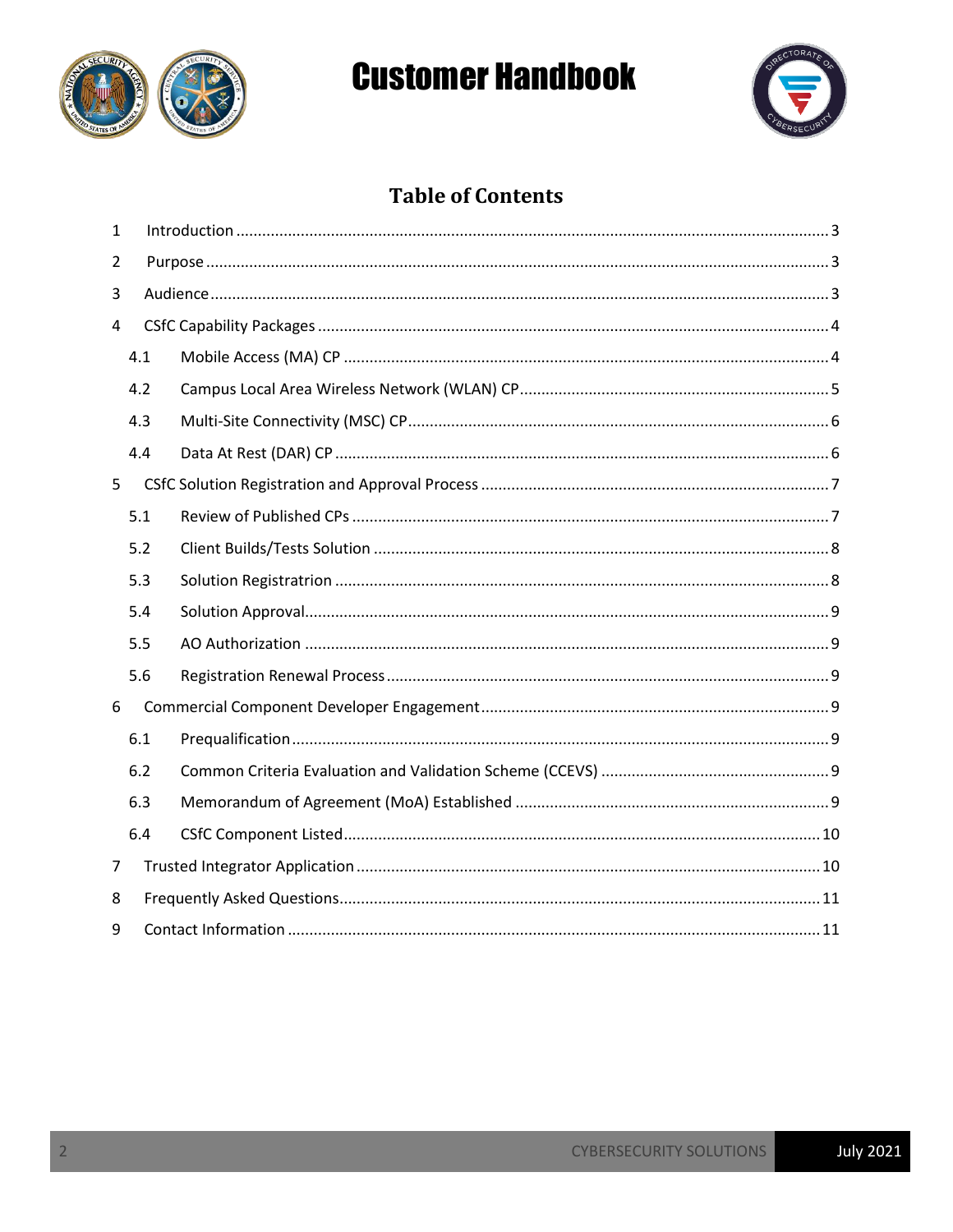



### <span id="page-2-0"></span>**1 INTRODUCTION**

*What is Commercial Solutions for Classified (CSfC)?*

The National Security Agency (NSA) Commercial Solutions for Classified (CSfC) Program enables commercial products to be used in layered solutions leveraging industry innovation in order to protect classified National Security Systems (NSS) data. This provides the ability to securely communicate based on commercial standards in a solution that can be fielded in months, not years.

NSA has developed, approved and published solution-level specifications called Capability Packages (CPs), and works with technical communities from across the industry, government, and academia to develop and publish product-level requirements in US Government Protection Profiles (PPs). CPs for Mobile Access (MA), Campus Wireless LAN, Multi-Site Connectivity (MSC) and Data at Rest (DAR) solutions are listed on the CSfC website here:

#### <https://www.nsa.gov/CSfC/>

#### <span id="page-2-1"></span>**2 PURPOSE**

The CSfC handbook serves as a quick reference guide for clients, Commercial Component Developers, and Trusted Integrators (TI). The information contained herein will help explain the processes for these stakeholders.

#### **3 AUDIENCE**

#### *U.S. Government Client*

Typical CSfC clients include Department of Defense, Intelligence Community, Military Services, and other Federal Agencies. These NSS stakeholders utilize CSfC's CPs to rapidly implement commercial cybersecurity solutions to achieve their mission objectives.

#### *Trusted Integrator*

TIs support NSS clients with the implementation of CSfC CPs. TIs specialize in architecting together CSfC components in accordance with the CSfC CPs to ensure secure and proper solution functionality. The NSA CSfC Program Management Office (CSfC PMO) provides criteria and processes to establish a common baseline for TIs. This enables the NSA and AOs/Designated Approving Authorities (DAAs) to assess the capabilities of solution integrators and accept their results. TIs that demonstrate compliance with these criteria and sign a Memorandum of Agreement (MoA) with NSA have the option to be listed as a CSfC TI. Criteria for TIs can be located under the TI list on the CSfC Webpage here:

<https://www.nsa.gov/Resources/Commercial-Solutions-for-Classified-Program/Trusted-Integrator-List/>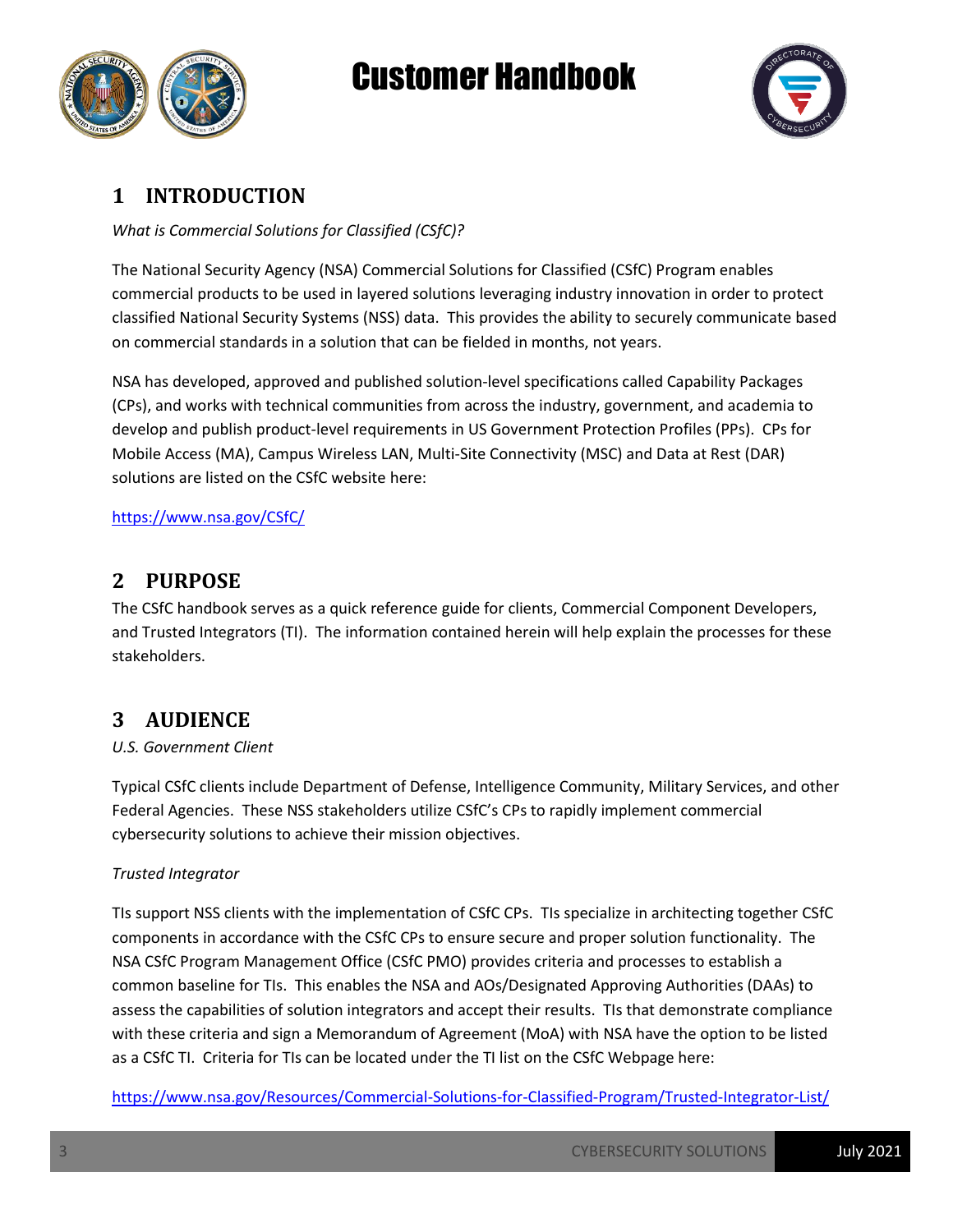



#### *Commercial Component Developer*

Commercial component developers (i.e., vendors) who wish to have their products listed as CSfC approved components must build their products in accordance with the applicable U.S. Government/collaborative PPs and submit their products for evaluation using the Common Criteria Process. The CSfC components list can be viewed here:

<https://www.nsa.gov/Resources/Commercial-Solutions-for-Classified-Program/Components-List/>

*Authorizing Official/Designated Approving Authority (AO/DAA)*

The AO/DAA is the official with the authority to formally assume responsibility for operating a system at an acceptable level of risk.

### **4 CSFC CAPABILITY PACKAGES**

CPs are the foundation of the CSfC Program. These can be customized to the client's needs in order to help them achieve their mission objectives. CPs provide designs that allow the client to independently implement secure solutions using approved layered Commercial Off-the-Shelf (COTS) products. These are vendor-agnostic and provide high-level security and configuration guidance for the client and/or TIs. CPs are updated biannually or as warranted. Currently these are listed on the CSfC webpage here:

<https://www.nsa.gov/resources/everyone/csfc/capability-packages>

Described below in sections  $4.1 - 4.4$  are the National Manager approved CPs.

#### **4.1 Mobile Access (MA) CP**

The MA CP describes how to protect classified data in MA solutions transiting wired networks, domestic cellular networks, and trusted wireless networks to include government private cellular networks and government private Wi-Fi networks.

An MA solution protects classified information as it travels across either an untrusted network or a network consisting of multiple classification levels. This solution supports connecting end-user devices (EUDs) to a classified network via two layers of encryption terminated on the EUD provided that the EUD and the network operate at the same security level.

An MA solution uses two nested, independent tunnels to protect the confidentiality and integrity of data (including voice and video) as it transits the untrusted network. This solution utilizes Internet Protocol Security (IPSec) as the outer tunnel and, depending on the solution design, IPsec or Transport Layer Security (TLS) as the inner layer of protection.

• The MA CP can be viewed here: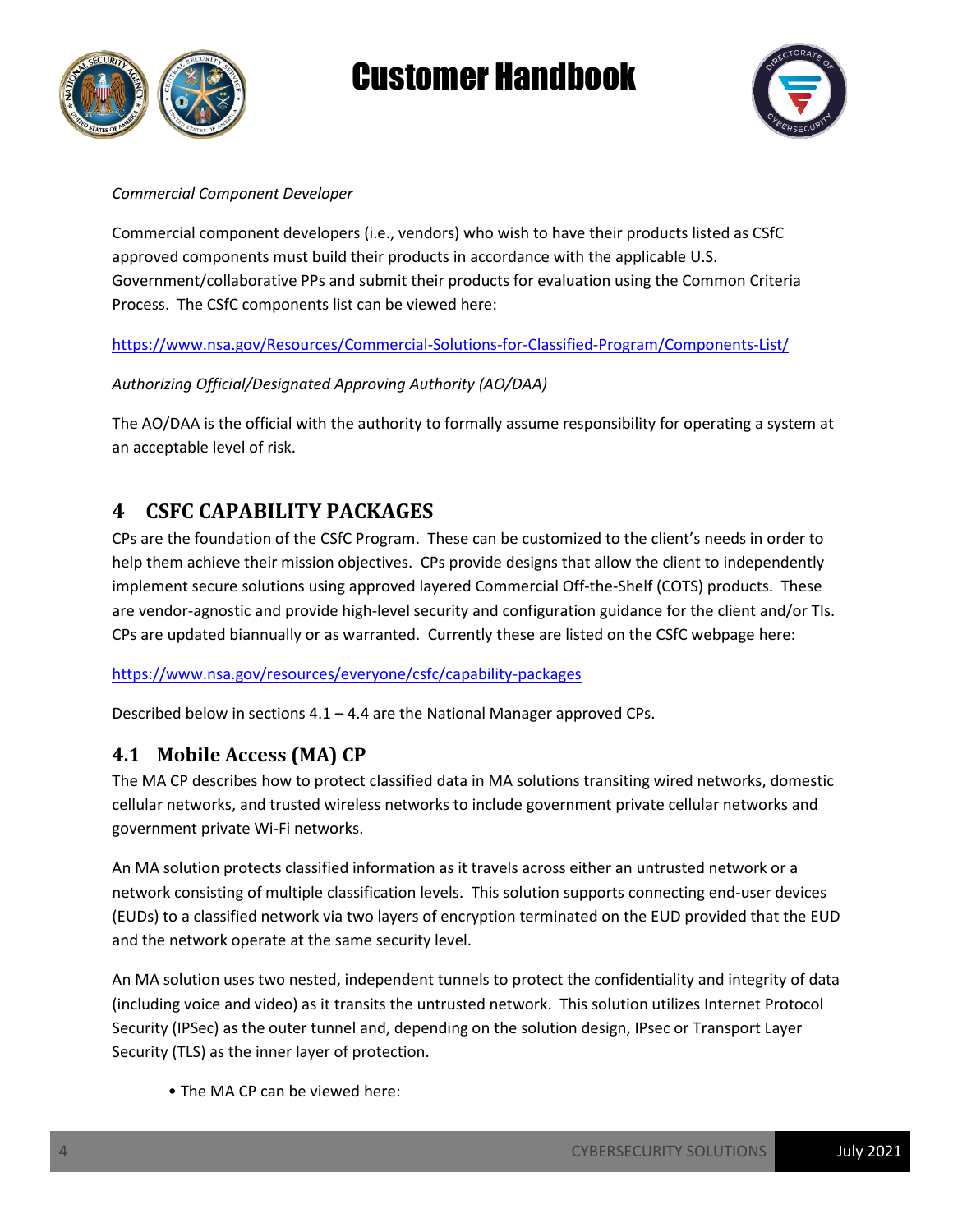



[https://www.nsa.gov/Resources/Commercial-Solutions-for-Classified-Program/capability](https://www.nsa.gov/Resources/Commercial-Solutions-for-Classified-Program/capability-packages/#mobile-access)[packages/#mobile-access](https://www.nsa.gov/Resources/Commercial-Solutions-for-Classified-Program/capability-packages/#mobile-access)

• MA Compliance Checklist can be viewed here:

[https://www.nsa.gov/Resources/Commercial-Solutions-for-Classified-Program/Solution-](https://www.nsa.gov/Resources/Commercial-Solutions-for-Classified-Program/Solution-Registration/)[Registration/](https://www.nsa.gov/Resources/Commercial-Solutions-for-Classified-Program/Solution-Registration/)

• MA Solution Registration Form can be downloaded here:

[https://www.nsa.gov/Resources/Commercial-Solutions-for-Classified-Program/Solution-](https://www.nsa.gov/Resources/Commercial-Solutions-for-Classified-Program/Solution-Registration/)[Registration/](https://www.nsa.gov/Resources/Commercial-Solutions-for-Classified-Program/Solution-Registration/) 

### **4.2 Campus Wireless Local Area Network (WLAN) CP**

The Campus WLAN CP meets the demand for commercial End User Devices (EUDs) (i.e., tablets, smartphones, and laptop computers) to access secure enterprise services over a campus wireless network. Cryptographic algorithms, known as Commercial National Security Algorithm (CNSA) Suite, are used to protect data using layers of Commercial off the Shelf (COTS) products. This solution enables the client to implement layered encryption between a secure network and EUDs.

This CP provides a reference architecture and corresponding configuration information that allows customers to select COTS products from the CSfC Components List for their Campus WLAN solution and then to properly configure those products to achieve a level of assurance sufficient for protecting classified data while in transit.

• Campus WLAN CP can be viewed here:

[https://www.nsa.gov/Resources/Commercial-Solutions-for-Classified-Program/capability](https://www.nsa.gov/Resources/Commercial-Solutions-for-Classified-Program/capability-packages/#wlan)[packages/#wlan](https://www.nsa.gov/Resources/Commercial-Solutions-for-Classified-Program/capability-packages/#wlan)

Campus WLAN Compliance Checklist can be viewed here:

[https://www.nsa.gov/Resources/Commercial-Solutions-for-Classified-Program/Solution-](https://www.nsa.gov/Resources/Commercial-Solutions-for-Classified-Program/Solution-Registration/)[Registration/](https://www.nsa.gov/Resources/Commercial-Solutions-for-Classified-Program/Solution-Registration/)

Campus WLAN Solution Registration Form can be downloaded here:

[https://www.nsa.gov/Resources/Commercial-Solutions-for-Classified-Program/Solution-](https://www.nsa.gov/Resources/Commercial-Solutions-for-Classified-Program/Solution-Registration/)[Registration/](https://www.nsa.gov/Resources/Commercial-Solutions-for-Classified-Program/Solution-Registration/)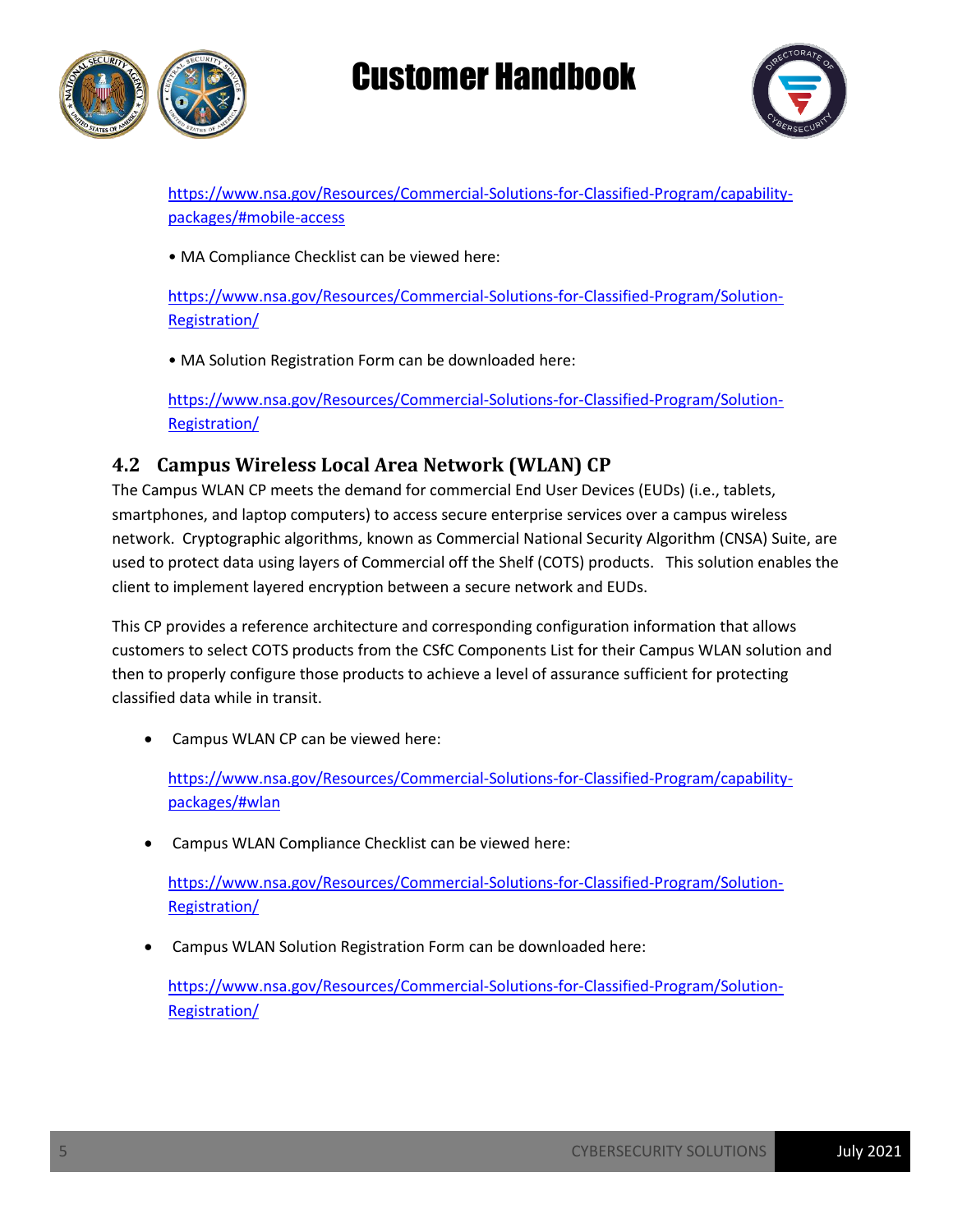



### **4.3 Multi-Site Connectivity CP (MSC)**

The MSC CP describes a general MSC Solution to protect classified information as it travels across either an untrusted network or a network of a different security level. The solution supports interconnecting two or more networks operating at the same security level via encryption tunnels, where the security level encompasses the classification level, list of compartments, dissemination controls, and other such controls over information. The solution provides sufficient flexibility to be applicable to many use cases of MSC implementations.

The MSC solution uses two nested, independent encryption tunnels to protect the confidentiality and integrity of data as it transits the untrusted network. The two encryption tunnels protecting a data flow can use either IPsec generated by a Virtual Private Network (VPN) Gateway or Media Access Control Security (MACsec) generated by a MACsec Device. VPN Gateways and MACsec Devices are implemented as part of the network infrastructure.

• The MSC CP can be viewed here:

[https://www.nsa.gov/Resources/Commercial-Solutions-for-Classified-Program/capability](https://www.nsa.gov/Resources/Commercial-Solutions-for-Classified-Program/capability-packages/#multi-site)[packages/#multi-site](https://www.nsa.gov/Resources/Commercial-Solutions-for-Classified-Program/capability-packages/#multi-site)

• The MSC Compliance Checklist can be viewed here:

[https://www.nsa.gov/Resources/Commercial-Solutions-for-Classified-Program/Solution-](https://www.nsa.gov/Resources/Commercial-Solutions-for-Classified-Program/Solution-Registration/)[Registration/](https://www.nsa.gov/Resources/Commercial-Solutions-for-Classified-Program/Solution-Registration/)

The MSC Solution Registration Form can be downloaded here:

[https://www.nsa.gov/Resources/Commercial-Solutions-for-Classified-Program/Solution-](https://www.nsa.gov/Resources/Commercial-Solutions-for-Classified-Program/Solution-Registration/)[Registration/](https://www.nsa.gov/Resources/Commercial-Solutions-for-Classified-Program/Solution-Registration/)

#### **4.4 Data at Rest (DAR) Solution CP**

The DAR CP meets the demand for DAR solutions using the Commercial National Security Algorithm (CNSA) Suite. These algorithms are used to protect up to top secret data using layers of COTS products. The DAR CP enables the customers to implement two independent layers of encryption for the purpose of providing protection for stored information on the End User Device (EUD) or DAR protected system, while in a powered off or unauthenticated state.

This CP provides high-level reference designs and corresponding configuration requirements that allow customers to select COTS products from the CSfC Components List for their DAR solution and then to properly configure those products to achieve a level of assurance sufficient for protecting classified data while at rest.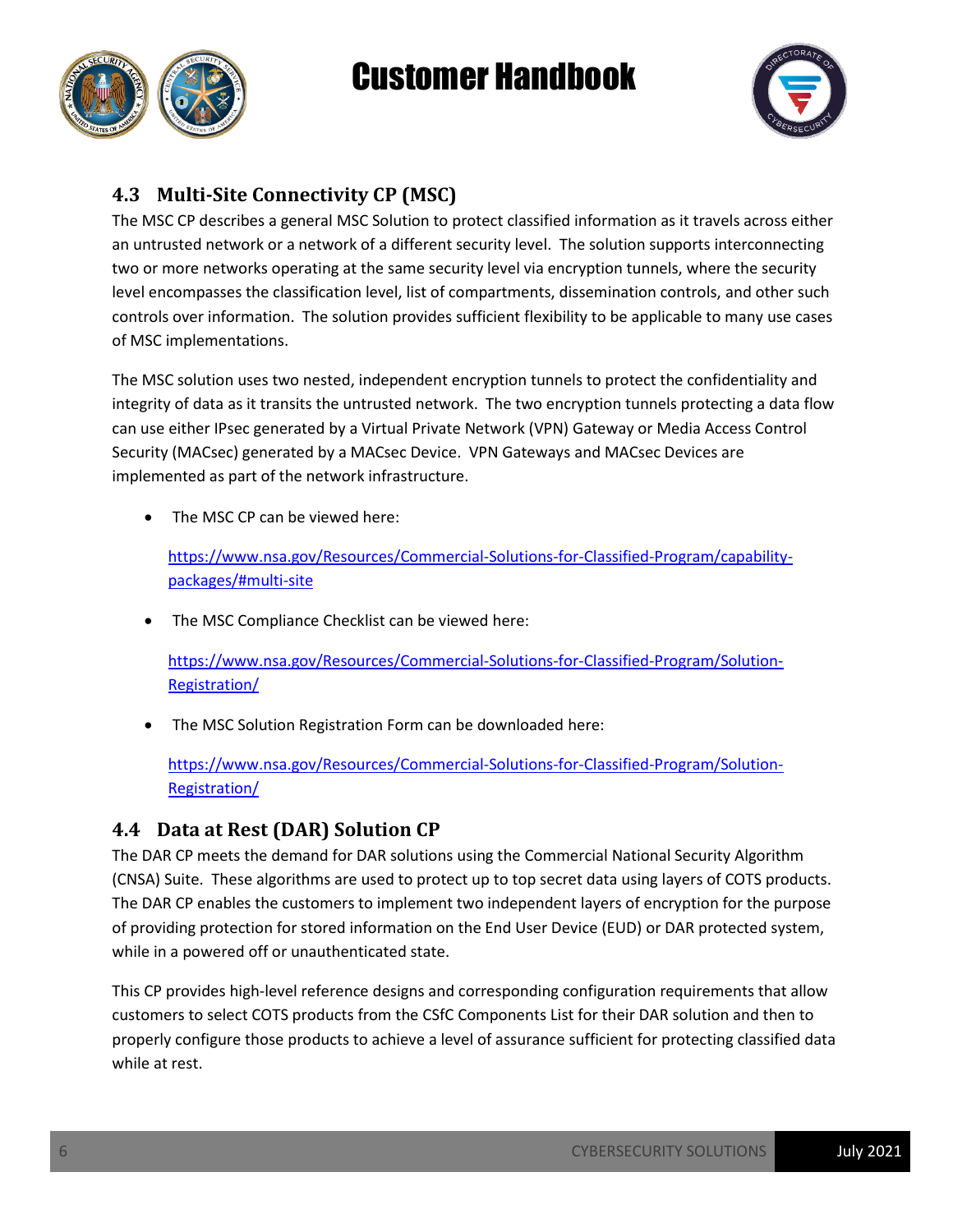



DAR CP can be viewed here:

[https://www.nsa.gov/Resources/Commercial-Solutions-for-Classified-Program/capability](https://www.nsa.gov/Resources/Commercial-Solutions-for-Classified-Program/capability-packages/#data-at-rest)[packages/#data-at-rest](https://www.nsa.gov/Resources/Commercial-Solutions-for-Classified-Program/capability-packages/#data-at-rest)

DAR Compliance Checklist can be viewed here:

[https://www.nsa.gov/Resources/Commercial-Solutions-for-Classified-Program/Solution-](https://www.nsa.gov/Resources/Commercial-Solutions-for-Classified-Program/Solution-Registration/)[Registration/](https://www.nsa.gov/Resources/Commercial-Solutions-for-Classified-Program/Solution-Registration/)

DAR Solution Registration Form can be downloaded here:

[https://www.nsa.gov/Resources/Commercial-Solutions-for-Classified-Program/Solution-](https://www.nsa.gov/Resources/Commercial-Solutions-for-Classified-Program/Solution-Registration/)[Registration/](https://www.nsa.gov/Resources/Commercial-Solutions-for-Classified-Program/Solution-Registration/)

### **5 CSFC SOLUTION REGISTRATOIN AND APPROVAL PROCESS**

The flowchart below captures the overall CSfC approval process from the initial development/publication of the CP to the final connection approval decision by the relevant AO/DAA.



### **5.1 Review of Published CPs**

Customers are strongly encouraged to email **csfc\_register@nsa.gov** early on to advise NSA that they plan to register a solution for approval before finalizing their design. NSA has developed CPs for our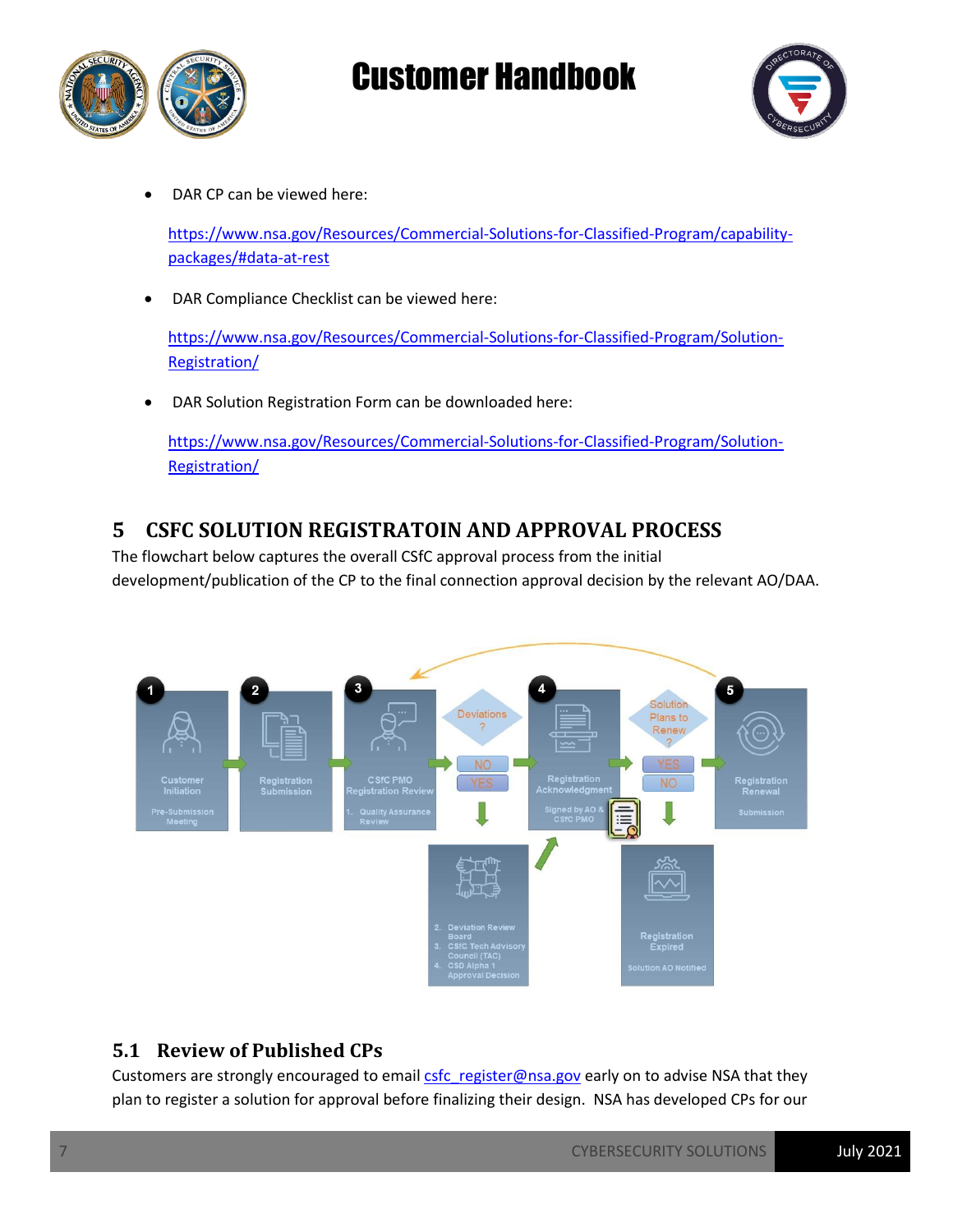



customers with ready access to the information needed to satisfy their operational requirements, and publishes them on the unclassified NSA website. Customers should check the CSfC CPs on the site to see if there is an existing CP that meets their needs.

For information or assistance in determining whether an approved CP satisfies their requirements, customers (e.g., Department of Defense Components, Intelligence Community Organizations, and Federal Agencies) may engage NSA through their designated NSA client advocates and the NSA client contact center which can be viewed here:

#### <https://www.nsa.gov/about/contact-us/#subject:iad>

Appropriately cleared personnel can request a classified risk assessment on SIPRNet: <https://www.iad.nsa.smil/iaservices/commercial-solutions-for-classified-program>or JWICS: [https://www.iad.nsa.ic.gov/iaservices/commercial-solutions-for-classified-program.](https://www.iad.nsa.ic.gov/iaservices/commercial-solutions-for-classified-program) Please be advised that these links only work on either the SIPRNET or JWICS classified networks, and requires users to have authorized access to those respective systems.

#### **5.2 Client Builds/Tests Solution**

CSfC strongly encourages, but does not mandate, customers to work with a Trusted Integrator (TI) while designing, building, and testing a CSfC-compliant solution based upon one or more of the published CPs. Customers of the solution are responsible for obtaining, under their organization's established accreditation and approval processes, certification and accreditation of the customer's implementation of the CP.

For the latest CPs please visit: [https://www.nsa.gov/Resources/Commercial -Solutions-for-Classified-](https://www.nsa.gov/Resources/Commercial%20-Solutions-for-Classified-Program/Capability-Packages/)[Program/Capability-Packages/](https://www.nsa.gov/Resources/Commercial%20-Solutions-for-Classified-Program/Capability-Packages/)

#### **5.3 Solution Registration**

Per CNSSP No. 7, all CSfC solutions operating on, or protecting, NSS information must be registered with NSA. To complete the solution registration form, an assigned Solution Registration Identification Number must be obtained from the CSfC PMO. Registrations will be processed only after all required forms are submitted and validated. All NSS customers are required to submit the appropriate CPspecific Compliance Checklist with their AO signed registration form, deviation forms (if applicable), and network diagrams. Please provide brief, specific responses in the compliance checklist to explain how your solution is compliant with the requirements.

By signing the registration form the AO is either: asserting compliance with the published CP and acknowledging/accepting the risk of fielding a CSfC solution; or acknowledging inclusion of the appropriate CP deviation approval signed by NSA and acknowledging/accepting the risk of fielding a CSfC solution.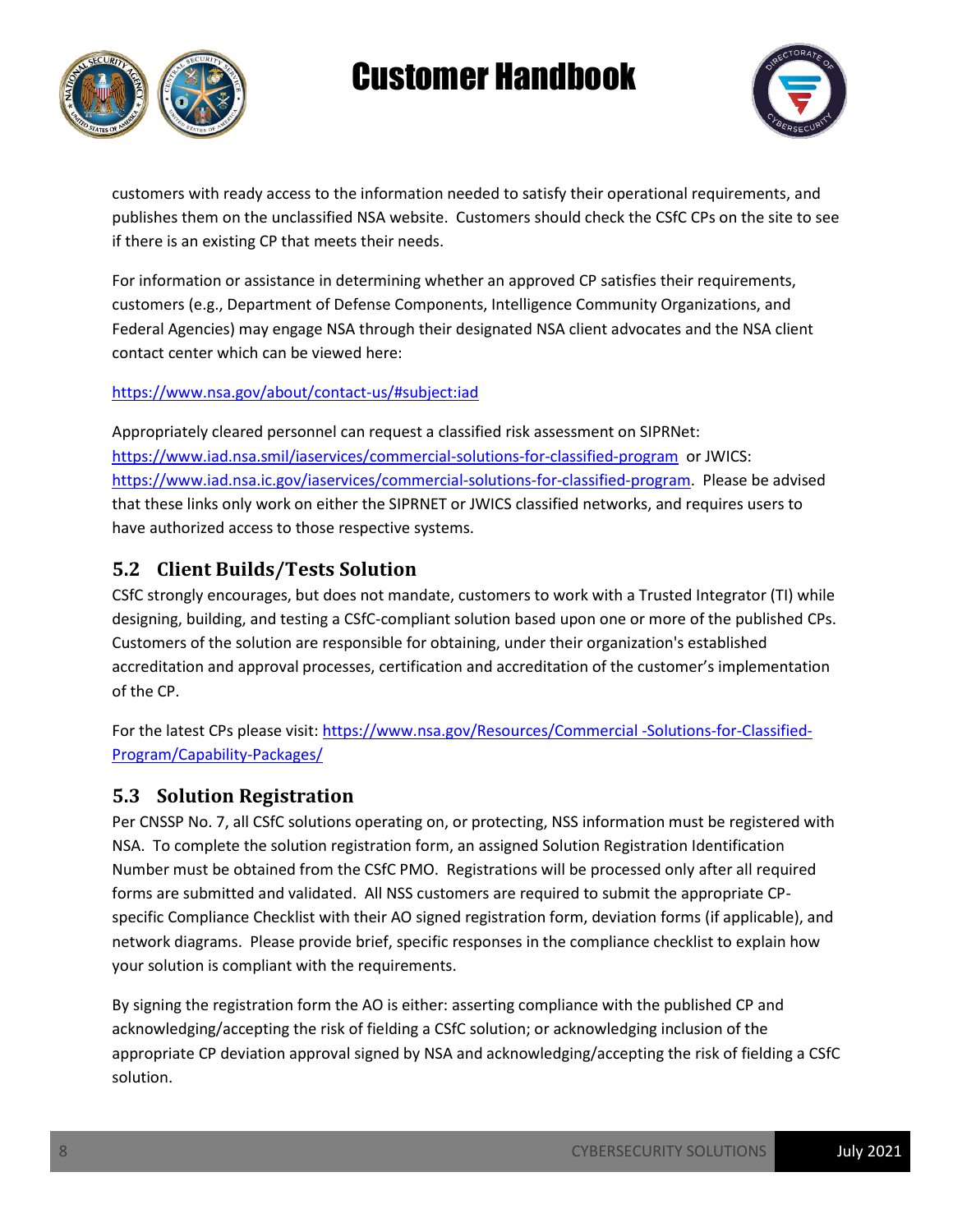



For verification of the following items listed below, please email the CSfC PMO at [csfc\\_register@nsa.gov.](mailto:csfc_register@nsa.gov) Customers, Commercial Component Deveopers, and TIs can download the specific registration form here: [https://www.nsa.gov/Resources/Commercial-Solutions-for-Classified-Program/Solution-](https://www.nsa.gov/Resources/Commercial-Solutions-for-Classified-Program/Solution-Registration/)[Registration/](https://www.nsa.gov/Resources/Commercial-Solutions-for-Classified-Program/Solution-Registration/)

### **5.4 Solution Approval**

The AO/DAA will confirm after customer testing that the checklist is accurate and will then sign the CSfC registration form. The AO/DAA submits the signed form, compliance checklist, deviation form (if applicable), and network diagrams to NSA. Upon verifying compliance, NSA will provide a letter acknowledging the registration for a specific time period (typically for 1 year).

#### **5.5 AO Authorization**

The AO/DAA will make the determination to field the solution.

#### **5.6 Registration Renewal Process**

The CSfC PMO will send out 120-day, 60-day, and 30-day notifications preceding the expiration of the CSfC solution registration. The customer will need to re-register their solution against the latest version of the applicable CP before expiration. The customer must submit updated registration and compliance checklist forms. If the forms are classified; the client will notify the CSfC PMO for suitable sending instructions. Email them to: [csfc\\_register@nsa.gov.](mailto:csfc_register@nsa.gov) Failure to re-register shall result in the expiration of the customer's solution registration from NSA.

### **6 COMMERCIAL COMPONENT DEVELOPER ENGAGEMENT**

The flowchart below captures the overall process for Commercial Component Developers who wish to have their products eligible as CSfC components of a composed, layered cybersecurity solution.

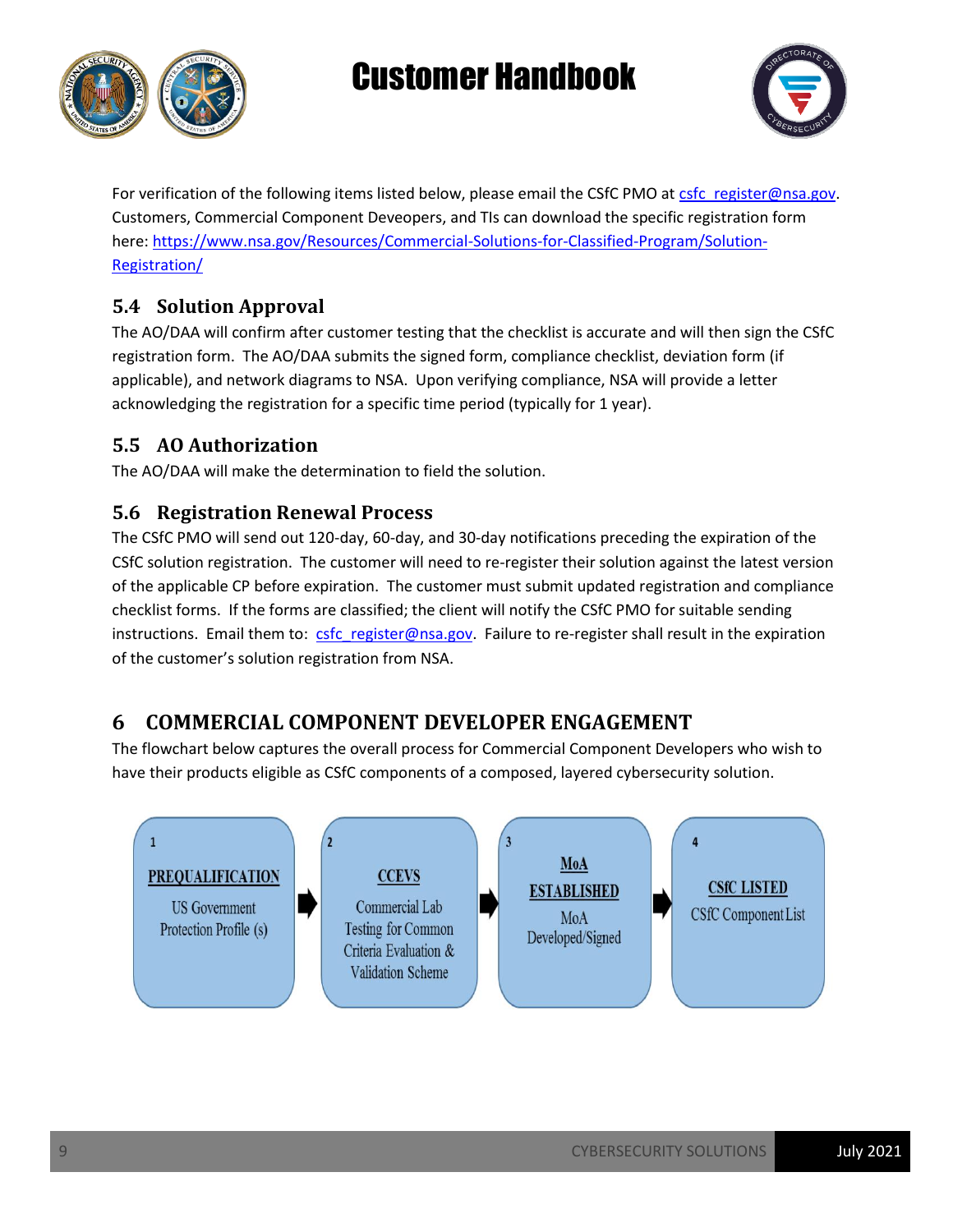



#### **6.1 Prequalification**

Commercial Component Developers who wish to have their products eligible to become CSfC components of a composed, layered cybersecurity solution must build their products in accordance with the applicable US Government PPs. It is the Commercial Component Developer's responsibility to correctly implement the commercial standards that are referenced in the PPs to enable interoperability.

#### **6.2 Common Criteria Evaluation and Validation Scheme (CCEVS)**

The Commercial Component Developers will submit their product using the Common Criteria Process to obtain NIAP certifications. To view current and in development listings of NIAP approved U.S. Government PPs, use link provided here[: https://www.niap-ccevs.org](https://www.niap-ccevs.org/)

#### **6.3 Memorandum of Agreement (MoA) Established**

Interested Commercial Component Developers must complete and submit a CSfC questionnaire for each product.

The CSfC PMO will notify the company and initiate the MoA. The MOA specifies that the Commercial Component Developer's product must be NIAP certified, FIPS certified, and that the Commercial Component Developer agrees to fix vulnerabilities in a timely fashion. It may also list other specific requirements for that specific technology. The CSfC questionnaire can be viewed here: [https://www.nsa.gov/Resources/Commercial-Solutions-for-Classified-Program/Components-List/.](https://www.nsa.gov/Resources/Commercial-Solutions-for-Classified-Program/Components-List/) Please submit completed questionnaires to [csfc\\_components@nsa.gov.](mailto:csfc_components@nsa.gov)

#### **6.4 CSfC Component Listed**

Once components meet the approved requirements set by NSA, then the Commercial Component Developer and NSA will sign the MoA. NSA will then list them on the CSfC Components List.

### **7 TRUSTED INTEGRATOR (TI) APPLICATION**

Companies and organizations that are interested in becoming a TI should submit a completed integrator application form located here: [https://www.nsa.gov/Resources/Commercial-Solutions-for-Classified-](https://www.nsa.gov/Resources/Commercial-Solutions-for-Classified-Program/Trusted-Integrator-List/)[Program/Trusted-Integrator-List/.](https://www.nsa.gov/Resources/Commercial-Solutions-for-Classified-Program/Trusted-Integrator-List/) Once completed, the TI should email the completed form to [CSfC\\_integrators@nsa.gov.](mailto:CSfC_integrators@nsa.gov) Applications will be reviewed & if the criteria are met, the CSfC PMO will schedule a meeting. This meeting between the CSfC PMO and the company will be an opportunity to discuss the application responses in detail.

Following the meeting, a determination will be made by the CSfC PMO as to whether the company has indeed satisfied the application criteria. The CSfC PMO will notify the company and initiate the MoA. Once the MoA has been signed by all parties, the company will be listed as a CSfC TI. If the criteria are not met, the CSfC PMO will notify the company of the unmet criteria and invite them to apply again in the future when the criteria can be satisfied.